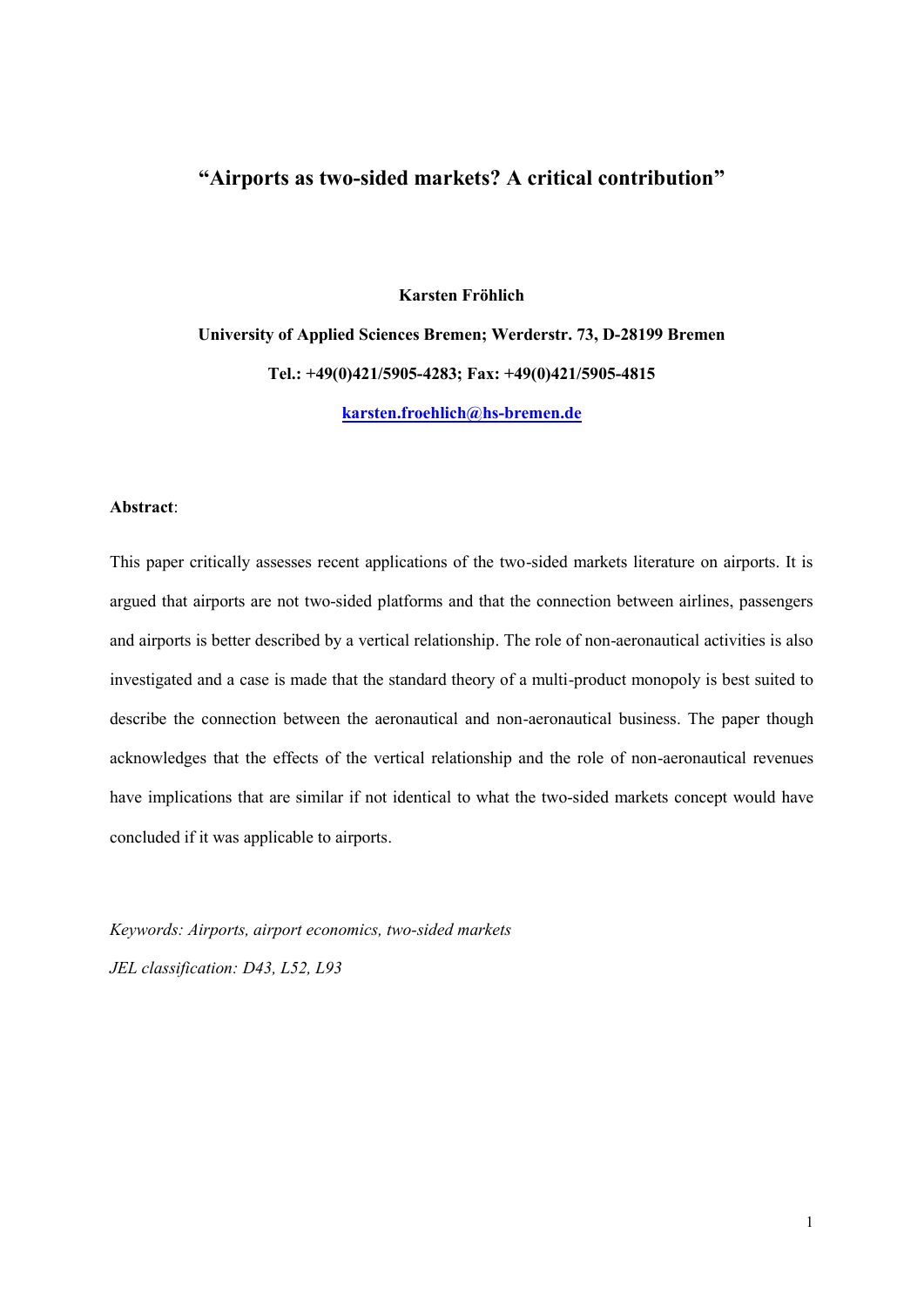#### **1. Introduction**

In the past years there has been an increase in the literature on the concept of two-sided platforms. These are platforms in which two (or more) groups of consumers come together and receive utility from interacting with each other. A classic example is a heterosexual dating agency, which needs both women and men to work. Women only benefit if men join the agency and vice versa. The agency must bring both consumer groups "on board" to function properly. One could also say that there are network externalities present between the two groups. The utility of one member of group A depends on the number of members in group B. Yet the decision to join the platform at a given price does not reflect the impact this has on the utility of the other group members. The implication is that the dating agency needs to take these externalities into account when setting prices for these two groups. It might be for example that men gain more from having many women at the dating agency than the other way around. This might induce the agency to price women lower than men. Another often quoted example is credit card companies, which bring retailers, banks and shoppers together. A widely accepted credit card will be more appealing to shoppers, while a widely-used card is more likely to get accepted by retailers. The credit card company has to be astute in setting the prices for each group of "consumers" in order to get everyone involved and this will be determined greatly by the extent of the benefits each group enjoys from the participation of the other groups. The theoretic framework for this is laid in Roche & Tirole (2003 and 2006) and Armstrong (2006). Applications and criticisms can be found in Wright (2003) and Roson (2005).

Recently this concept of two-sided markets has been applied to the airport business. It is said that airports must bring together passengers and airlines in order to work. The more destinations, flights and airlines are offered at an airport, the more likely it is that passengers are going to fly from that airport, and the more passengers an airport can attract the more it will be able to attract new airlines. Gillen (2008) was one of the first to mention this connection explicitly and stressed some implications and fallacies that result from the application of the two-sided market concept for airports. Furthermore, as for example Morrison (2009) argues, airports factor the revenue streams from their non-aeronautical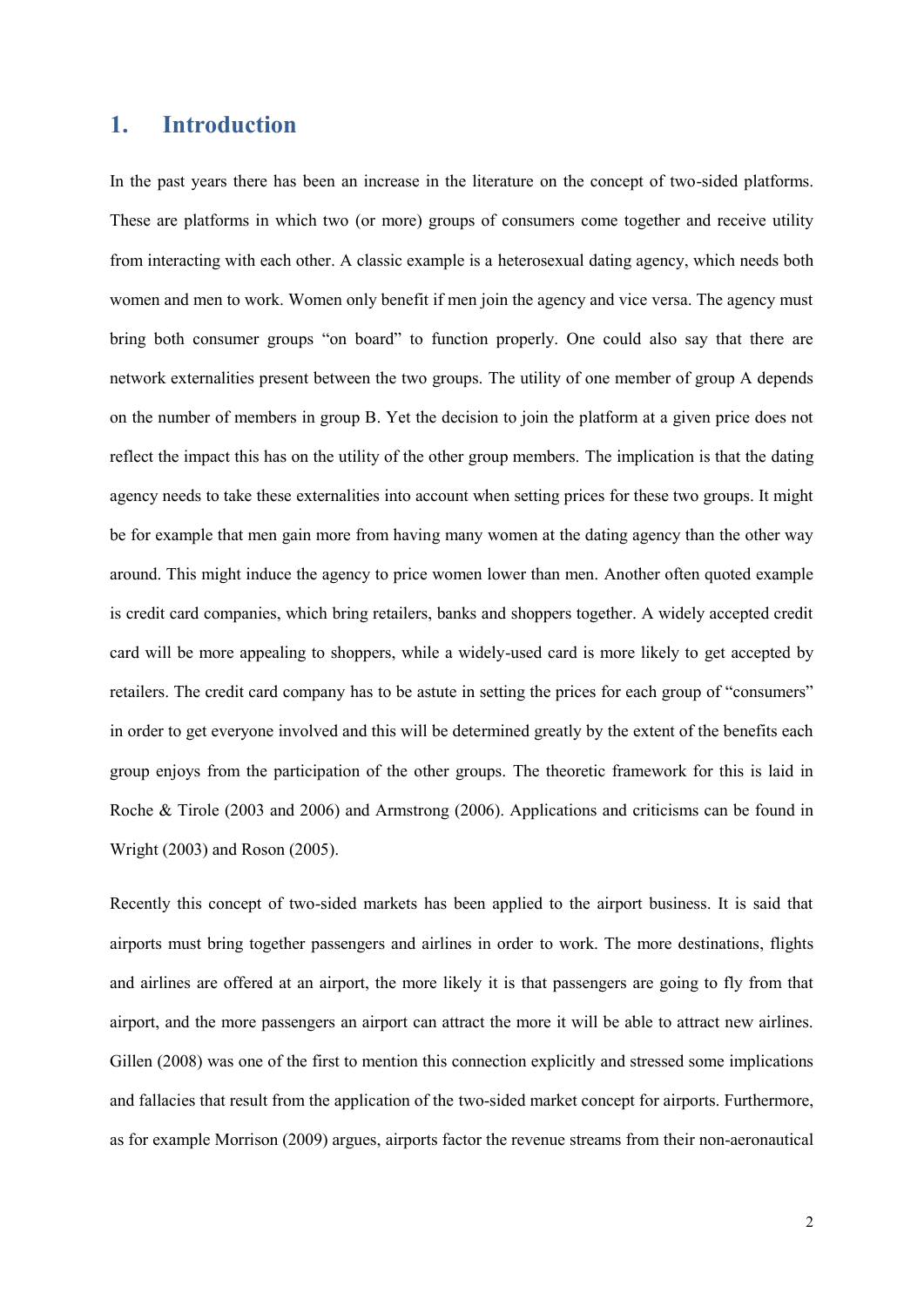activities into their pricing decision. It is argued that because of the complementarity between aeronautical and non-aeronautical revenues airports bring together passengers and airlines and thus function as a two-sided platform.

This article will critically assess whether airports really are two-sided platforms, whether the concepts can be applied and whether it matters from a policy perspective. The next section will point out that airports and airlines are in a vertical relationship, but that the way in which these two parties are connected leads to effects and externalities that are similar to the effects of two-sided markets. The third section discusses the role and influence of non-aeronautical revenues for airports and section four discusses the findings and explains policy implications. Section five summarizes and concludes.

### **2. Airports as two-sided platforms?**

In an obvious way it is very tempting to conclude that airports are two-sided platforms. As said in the introduction airports bring together passengers and airlines. Passengers are attracted if they are offered a large number of destinations, frequencies, choices of different airlines, convenient schedules and so on. Airlines on the other hand are more likely to pick an airport as a point of operation if a lot of passengers can be attracted to fly to and from that airport. Both parties obviously gain from each others' presence. In models for two-sided platforms this has implications for the pricing of the two groups. What matters is, among other things, the relative size of the effects. Remember the example of the dating agency, where it was presumed that men over-proportionately benefited from the participation of women. This would lead to strong competition for women and thus ultimately high prices for men and low prices for women. It could also mean that it is profitable to let women in for free (maybe even subsidize them) and to make money on the participation of men. The yellow pages could be another example for this. The telephone book itself is usually distributed for free and the firms have to pay in order to be included into the yellow pages. Obviously the effect of being represented in the yellow pages outweighs the gains the group of users receives from having any particular firm in that book. Credit card companies sell financial services to consumers (credit cards) and merchants (transaction services). The respective utilities that consumers gain from merchants that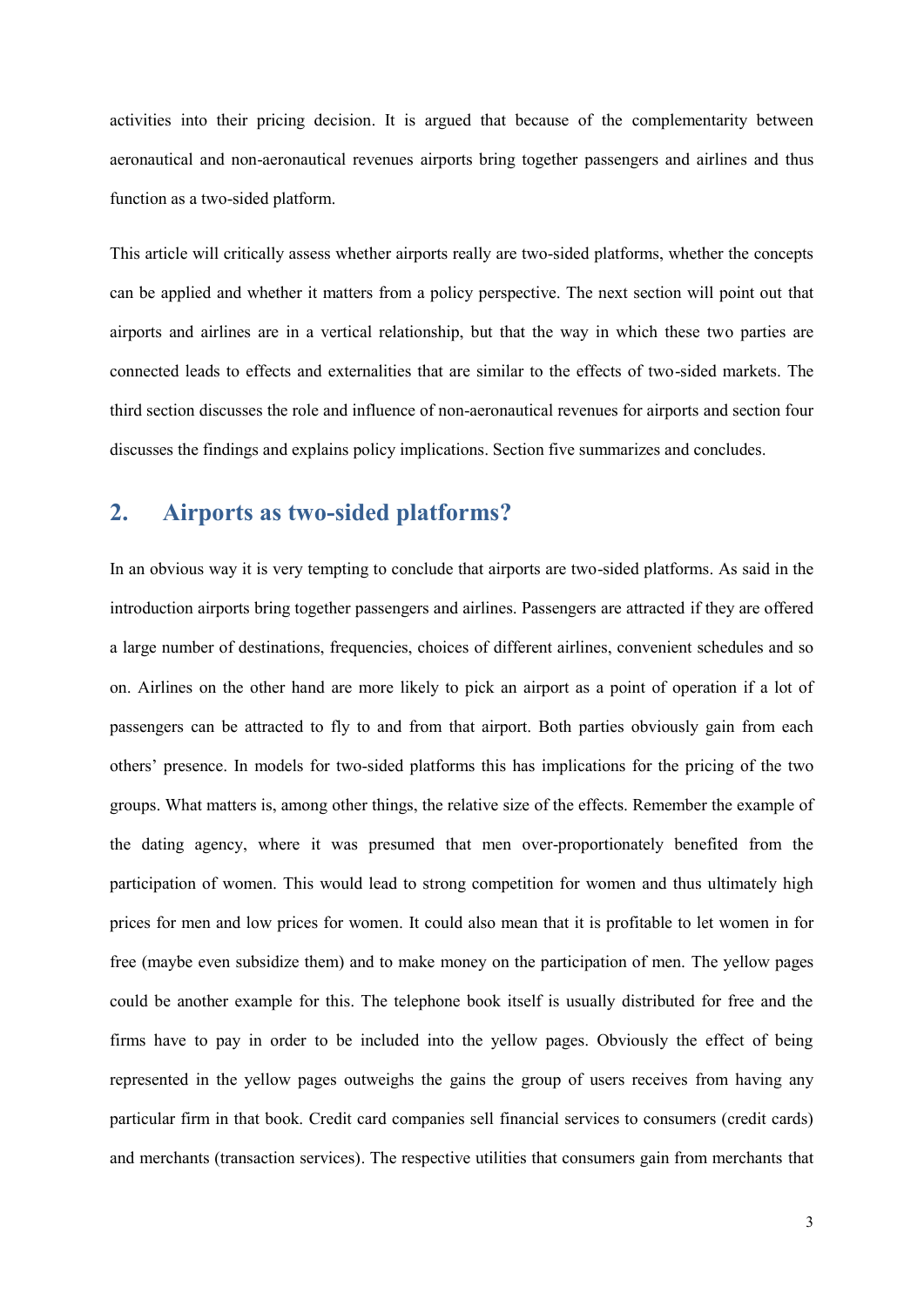accept credit cards and that merchants gain from consumers having credit cards and using them as means of payment determines the price structure (usually consumers pay an annual fee and merchants pay a usage fee) and level of charges for both consumers of the credit card company.

Roche and Tirole (2003) define two-sidedness in such a way that the volume of transactions (output) fluctuates if the price structure (relative prices between the two groups) changes whereas the price level (defined as the total revenues from both sides of the platform) remains unaffected. If that does not hold true the market is said to be one-sided. It could be said that this is the case for airports. However one discovers an ambiguity about this definition if it is applied to airports. This is because passengers usually pay no entrance fee at the airport. They never have and it is likely that they never will. Just as shoppers do not pay any entrance fee when they want to go to the shopping mall, passengers pay nothing for entering the airport. Indirectly some airports charge a per passenger fee, but that is charged to airlines and it is up to them to pass the fee on to the consumers. It would be very unusual for a retailer in a shopping mall to break down the price for a product into the core product price plus any charges the shopping mall imposes the retailer. In the airline business this however is common practice. Yet, the passengers still bear any cost of using the airport through the ticket price just as the shopper bears cost for using the shopping mall through the prices the retailers set for their products. It could be argued that because of this two-sided markets theory for airports is valid.

However, there is a difference between not having to pay for something and not getting sold something. In the case of airports passengers pay no entry fee because they are not getting sold anything by the airport in relation to the aeronautical product, i.e. in relation to the actual flight. As Evans and Schmalensee (2007) point out in their definition of two-sided markets, that a platform arises in situations where there are externalities that the two parties could not have solved differently (or with lower transaction costs) than by using the platform as means of exchange. It is important to point out here that the platform sells both parties something that enables them to "come together" and to interact. With airports, this is not the case. When a passenger arrives at the airport to check-in usually the ticket is already purchased. The airport is not actively seeking to bring airlines and passengers together. Either the airlines already have a connection to the consumer (e.g. through their website) or a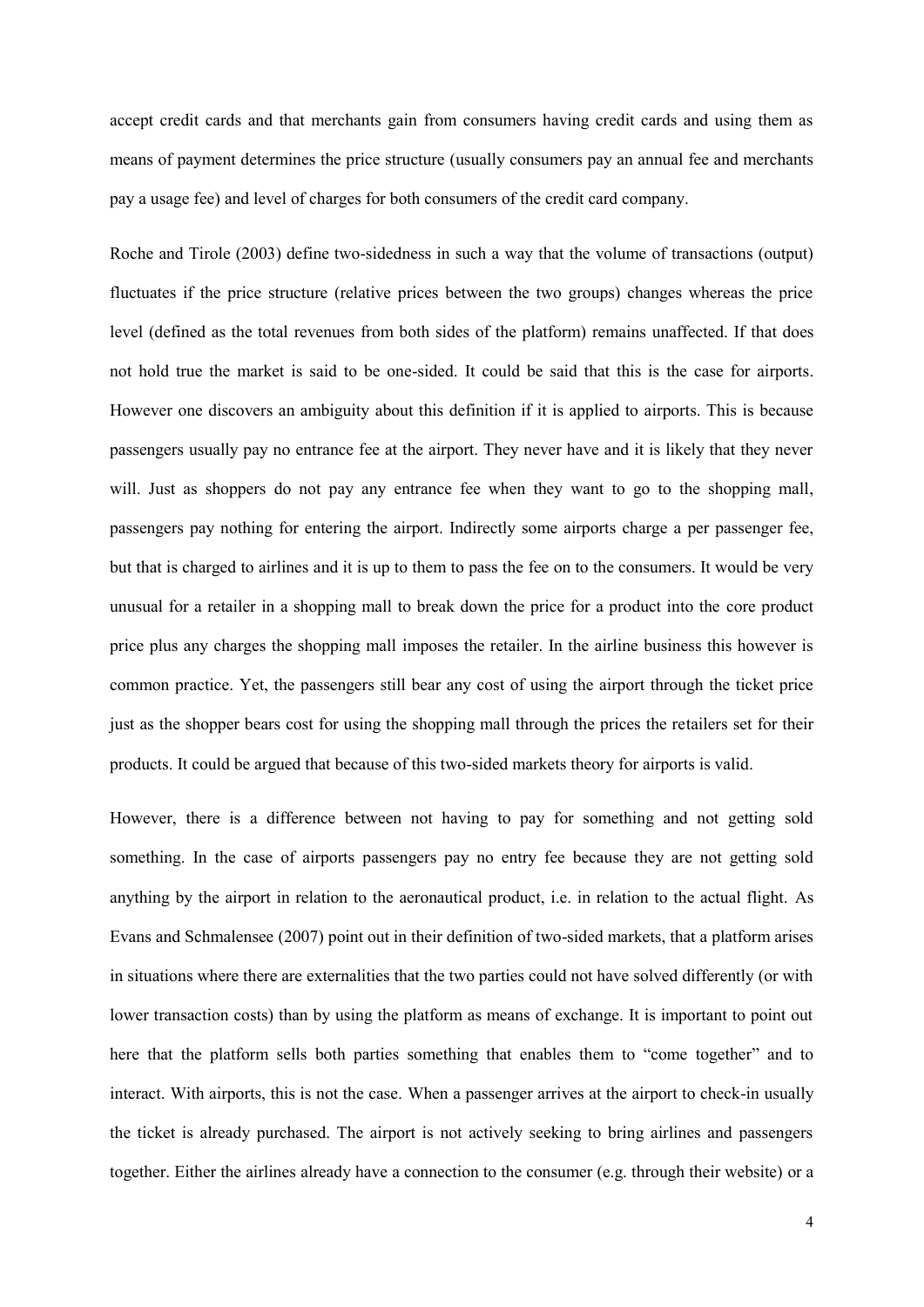ticket agent or online search and booking machines have brought airline and passenger together.<sup>1</sup> The airport is merely an input for the airlines. Notwithstanding it is an essential input, as the airport enables aircraft to land and organizes passenger flows on behalf of the airlines. Yet merely the fact that passengers need to go through an airport in order to fly is rather a technical requirement and has little to do with the lowering of transaction costs or internalizing cross-group usage externalities. In order to transport passengers from one destination to another airlines need passengers being processed through an airport. Accordingly they pay for such services. Hence, the relationship between passengers, airlines and airports is purely vertical. The only reason why airports might charge passengers directly in relation to the aeronautical product is when they charge passengers instead of airlines for any passenger related handling activities. This case is discussed below.

Having said that the connection between the three players airport, airline and passenger, is vertical does not have to mean that interdependencies do not exist. However, these are well known from textbook models and are called vertical externalities. For example, the effort level (a term frequently used in vertical models, c.f. Rey and Vergé, 2008) by the airlines has repercussions for the airport. Say airlines at a given airport and at given prices increased frequencies and number of destinations, which attracts additional passengers. This is costly for the airlines only. Obviously, it is of benefit to the airlines (since otherwise they would not have done it in the first place), but it is also beneficial for the airport due to the increased demand of airport capacity, but the airport did not incur any costs.<sup>2</sup> Likewise, airlines benefit from operating flights to and from regions with a high population. Hence they demand a lot of airport infrastructure in that region. The passenger numbers are generated by the airlines and thus the airport's large catchment area is not due to the airports doing. Clearly any increased passenger inflow also has positive effects on non-aeronautical revenues, but this is left for the next section. What was important in this section is to recognize that the vertical relationship between airports and airlines has implications that are similar to the cross-externalities between

<sup>&</sup>lt;sup>1</sup> In this case the ticket agent really is the two-sided platform.

<sup>&</sup>lt;sup>2</sup> This is however only true if the airport does not need to build additional capacity to accommodate the additional demand. In that case they airport would incur investment costs if the decision to expand capacity is taken.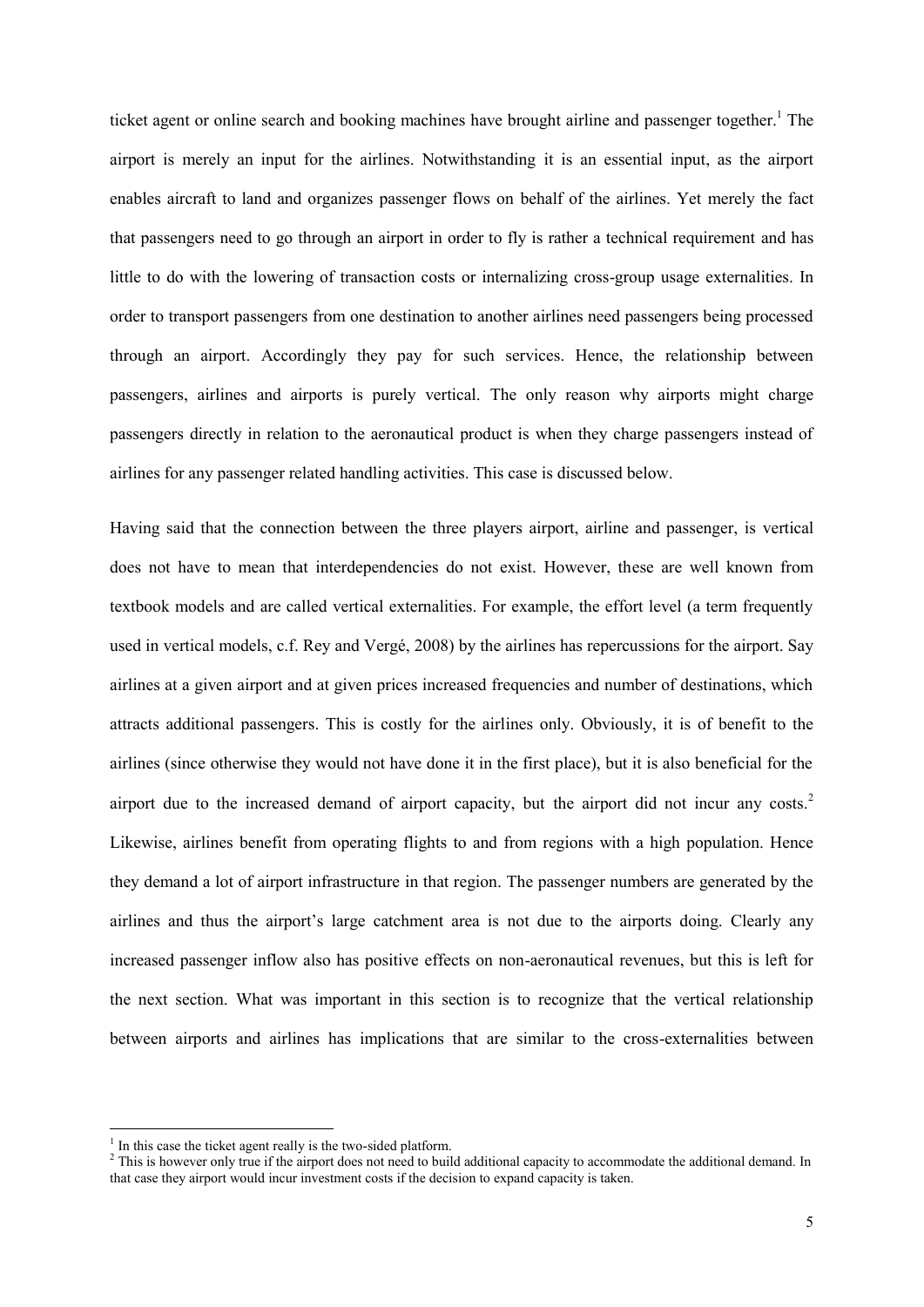different users of a two-sided platform, i.e. that the pricing and product decision of one firm have consequences for firms at other stages along the vertical structure.

Before turning to the non-aeronautical business of airports a question needs to be addressed that might arise in the context of vertical structures. What would happen if the airport charged passengers directly? Say for example, the airlines do no longer pay the airport for passenger handling processes, but that instead passengers have to pay themselves for being processed through to their aircraft. In this case, the basic vertical relationship remains the same, but the connection turns more into what Evans and Schmalensee (2007) call software platforms. Software platforms, like Windows or Apple, or videogame console developers are said to bring software developers and end users together, just as the airport is said to bring passengers and airline together. Yet that assessment fails to recognize that from the consumer's point of view the products are what can be called perfect complements. In these cases the consumer is forced to buy the input himself before buying the product that is actually consumed. Put differently, the connection between the alleged platform and software developer is not independent of the connection between developer and end-user, i.e. the connection between the two customer groups of the alleged platform.<sup>3</sup> Consider consumers would have to buy razors and razor blades from two separate companies, but the razor company additionally holds patent rights for the blade system. They charge for the razors and receive license fees from the blades producers. That kind of arrangement does not make the blades producer a two-sided platform. The reason is that the product the razor producer sells to blades producers is not to enable blades producers and end consumers to come together. For the blade producers, the license is merely and input factor. The costs for this input factor are (partly or completely) passed on to the consumers, which cannot happen in two-sided markets. Going back to the example of the dating agency, imagine a partnership established and men were to find out that they had paid more than their new partners. If men demanded compensatory payment from women both parties could internalize their usage externalities ex-post, thereby circumventing the platform's pricing scheme.

<sup>&</sup>lt;sup>3</sup> Take for example EBay. EBay is a platform, because it does not care what connection buyers and sellers have on their website. It just cares that many transactions take place, but the connection EBay has to either consumer group is independent of the connection the groups have between themselves.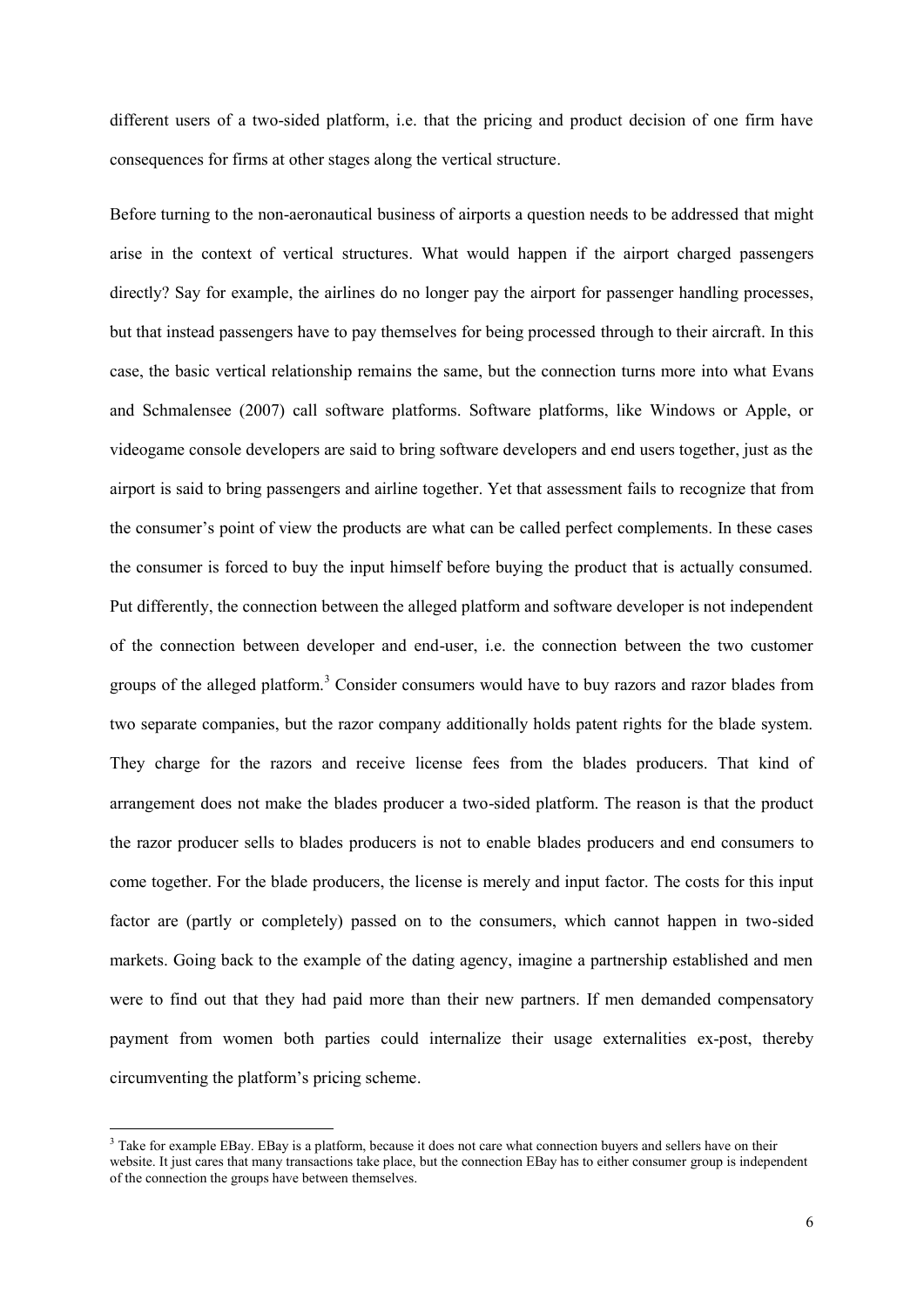In setting their prices both blade producers and the razor producer must recognize that they sell complementary products. Whenever blades are bought, the need to purchase a razor will be anticipated and is therefore ex-ante internalized by the consumer. There could as well be one firm selling razors and razor blades, which actually is the case in reality, but that would not change the basic relationship between the products. In such an integrated case there would be no license fee for being allowed to sell the razor blades, but otherwise the connection between the products remains the same. The blades department acquires the input razor by the razor department and a general manager must set a price for the readymade razor system. Hence, the firms' price setting rationale must consider the vertical relationship between razor and razor blades departments and the complementarity between their products. Two separate firms would have to act in a similar way, the only difference being that coordination might be more difficult and more than two firms might be involved. About the same would be true if airports simultaneously charged passengers and airlines. In this case passengers and airlines would be required to buy the input factor "airport". However, there are no externalities (other than vertical externalities) present in this case. From the consumer's view, the decision to buy the input "airport" is already reflected and internalized by the decision to buy an airline ticket and thus the demand function for airline tickets already reflects the demand for the input "airport".

## **3. The role of non-aeronautical revenues**

So far it was argued that airports are not two-sided markets, but that the relationship between airports and airlines is purely vertical. Any externalities that may arise are resolved or remain unresolved within this vertical structure. For example, it was argued that increases in the number of destinations offered by the airlines increases demand for airline tickets and therefore demand for airport slots, although the airport did not do anything for this increase in demand. This is a simple vertical externality and there are several ways to solve this coordination problem in the vertical restraints literature (see for example Rey and Vergé, 2008). Yet, additionally airports usually sell various nonaeronautical products to passengers, such as food and beverages or clothes. There exist different business models for non-aeronautical business. For example, some airports have their own shops while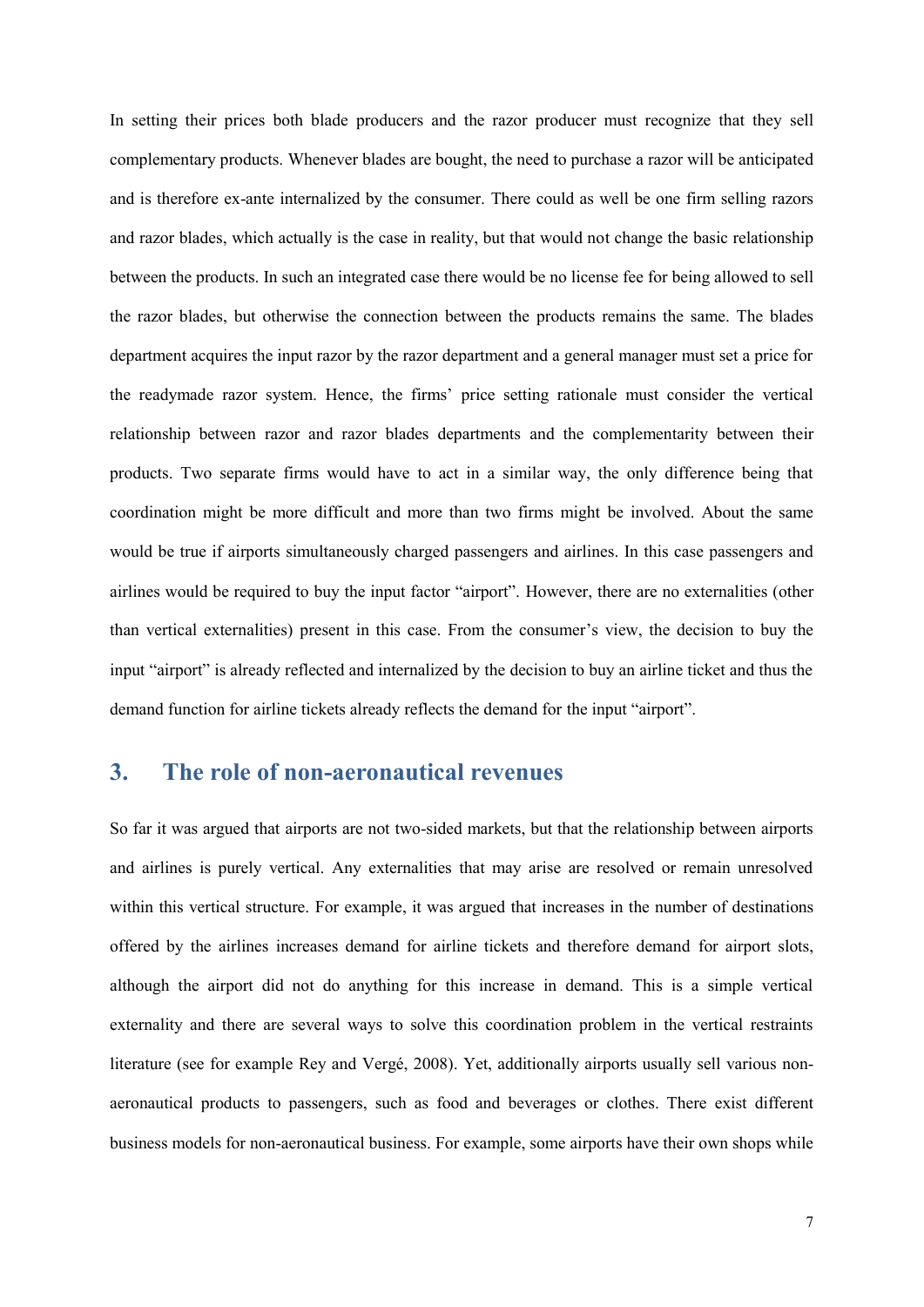other airports have contracted out such services and receive fees in the form of concessions. Either way, any increase in demand from the aeronautical side results in an increase in demand for nonaeronautical products. Viewed that way, could the airport be a two-sided platform?

It could be claimed that passengers have to pay indirectly a price at the airport by buying things inside the terminal. Revenues from the non-aeronautical side represent a major source of revenue in the today's airport industry. It is the revenue streams that stem from this part of the airport business and the complementarity between aeronautical and non-aeronautical revenues that, according to Starkie (2001), airports might not abuse their market power. The argument is that, because of the complementarity between the two revenue streams, airports have an incentive to lower the price on the aeronautical product in order to raise demand for the non-aeronautical product. If the resulting increase in profits is larger than the forgone profits by lowering the aeronautical price it would be profitable to do so. The question is however whether the aeronautical and non-aeronautical products are really complements in a strict microeconomic sense. In microeconomics two products are called complements if a price reduction (increase) in one good leads to an increase (decrease) in demand of some other (complementary) good. One also says that the cross-price elasticity must be negative. In other words, complements are products that "go together", such as hamburgers and cola, coffee and cream or fish and chips. The question now is whether flying and shopping at the airport are complementary products. One could also ask whether a negative cross-price elasticity between flying and shopping exists. Empirically one might find such a relationship, because as the price of the airline ticket goes down passengers might be more willing to shop at the airport. Even though statistically that might be detectable, it is still questionable whether this also works the other way around (i.e. would passengers fly more if the price of the representative non-aeronautical products would go down), and whether the two are "true" complements and do not just move together because of income effects.<sup>4</sup> The question is whether one can draw an indifference curve mapping flights on one axis and shopping

<sup>4</sup> Microeconomic theory distinguishes between gross and net complements. The aforementioned definitions were for gross complements. The problem with this definition is that there can indeed be an ambiguity with respects to the effects, i.e. one good can be a complement for the other, but not the other way around. This is because the gross definition of complements also takes income effects into account. Under the definition of a net complement utility is kept constant and thus income effects are left aside. Furthermore, there is no ambiguity with respect to the definition of complements. If one good is a net complement for the other then it unambiguously also works the other way around.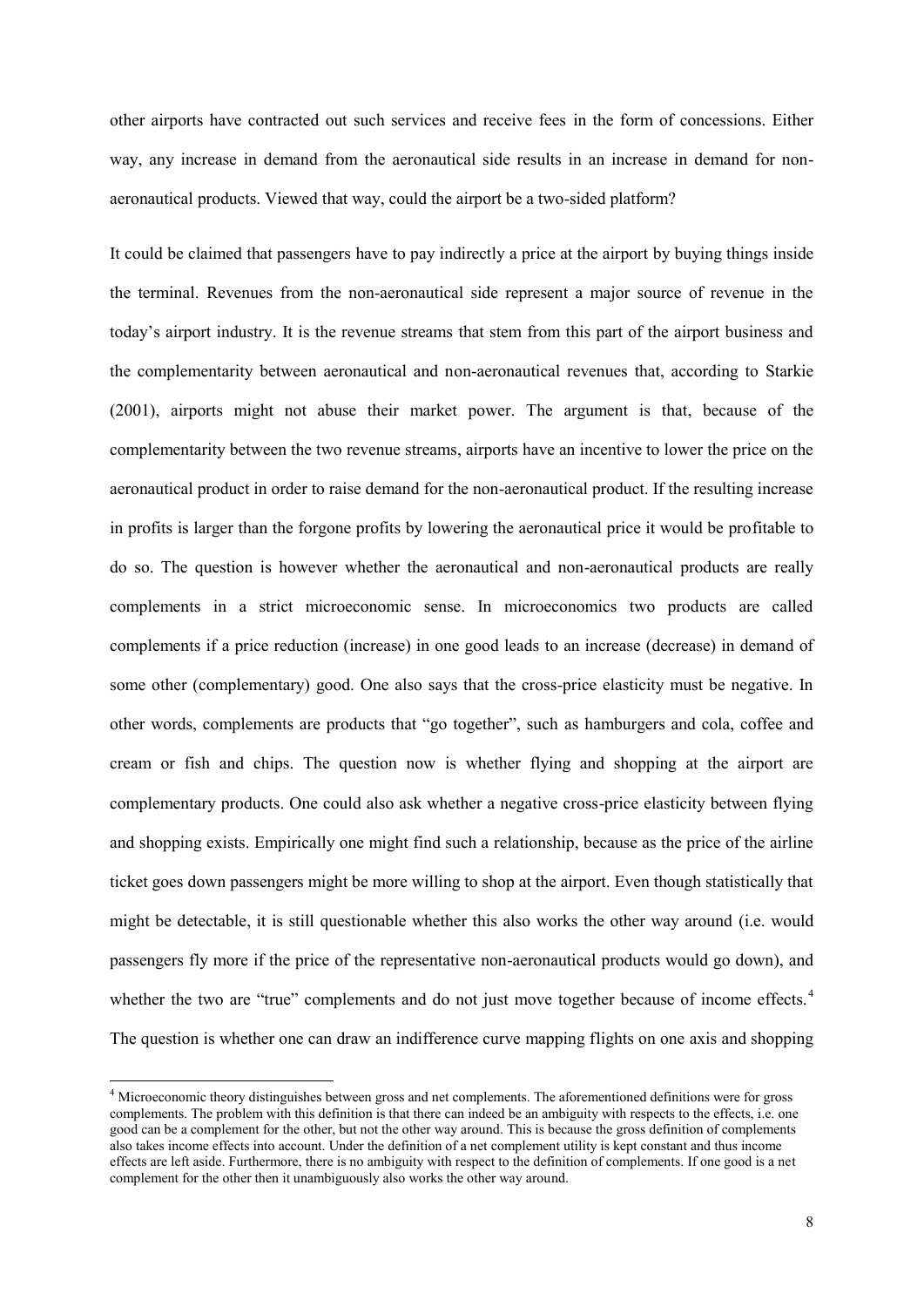at the airport on the other axis. In this case one would have to be able to trade-off flying and shopping and still yield the same utility along one and the same indifference curve. It would mean for example that one is able to lower the number of flights and increase the amount of shopping at the airport and still get the same amount of utility. Such a construction would obviously be bizarre. This is because flying and shopping at the airport are a different kettle of fish. The two goods are not or at least very weekly linked through the underlying utility function. There is a utility function for flying and a utility to be gained from being able to shop at the airport. Adding the two together does not seem to make much sense because there is no trade-off between the two.

However, even if flying and shopping at the airport are not strictly speaking net complements (see footnote 4) the gross, or Marshall definition of complements allows the two to be complementary. This is because of the income effects that can accompany price reductions in one good and lead to an increase in consumption of the other good proportional to the share of the overall budget. Income and substitution effects can work in opposite ways. What matters is the overall effect of income and substitution effects. Thus, it could be possible that, although otherwise unrelated, passengers shop more at the airport if the ticket price is lowered. Although unintuitive, the reverse could also be true, that is that passengers fly more if they pay less for non-aeronautical products, albeit this is a highly theoretical case considering that the ticket price plays a bigger role in the overall budget. Therefore, a firm selling both aeronautical and non-aeronautical products considers the complementarity between these two products and the standard multi-product firm theory applies. This will be further elaborated in the next chapter.

Starkie (2001) discussed quite early the relationship between the two business streams, although he never explicitly argued that the two products are complements, rather that there are complementary revenues. Yet, the real question in the context of this section is whether this connection is an example of a two-sided market? Here again one must go back and look at the underlying utility function. When speaking about aeronautical and non-aeronautical products one must be aware that the former product is demanded by passengers and the latter by shopping passengers. Hence, the group of consumers is changed. Passengers simply come to the airport to fly, whereas the shopping passengers also buy at the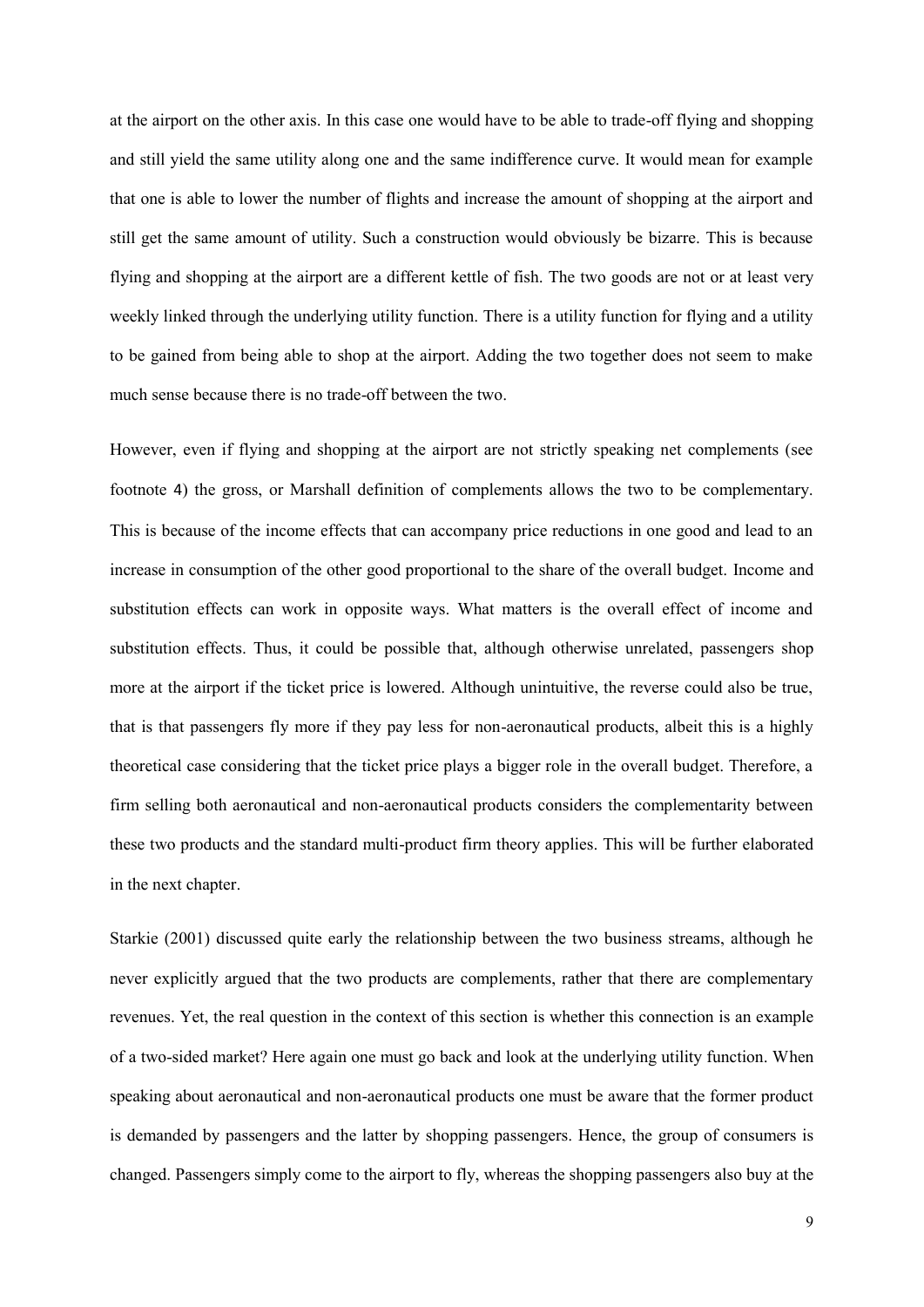airport. Thus, all shopping passengers must necessarily be passengers, but not all passengers are necessarily also shoppers. Once a passenger decides to shop, this is done not for the sake of flying, but for the sake of shopping. Therefore, one moves to another utility function. There is obviously no relation between airlines and shopping passengers. Airlines do not benefit from the presence of shopping passengers and shopping passengers do not gain from having a larger range of destinations and airlines at the airport. Thus the utility function does not exhibit any cross relationships between the two groups. Shoppers gain from buying things, passengers gain from flying. Moreover, the previously mentioned definition by Roche & Tirole (2003, cf. section 2) does not apply. Even if the aeronautical output increased if the price of non-aeronautical products was lowered and the overall price level between the two was kept constant, still does not prove two-sidedness because the outputs are different (shopping passengers and passengers).

There is still one component of the non-aeronautical business that so far has been implicitly ignored and that is car parking. This is generally considered to be a non-aeronautical business arm of airports. Either they operate their own parking garages or they receive concessions. From the consumer's point of view however car parking charges are directly related to the product "flying". A passenger would not decide to park at the airport if it had not been for the decision to fly.<sup>5</sup> Passengers will anticipate any trip related fees such as the ticket price, car parking charges, waiting times etc. and form a decision whether or not the overall price is too high or not. Again, the airport is not internalizing anything, since the purchase of the ticket signals the willingness to pay all the trip related fees, including car parking. Thus, car parking charges create another vertical externality between airlines and airports. These charges are not a cost to the downstream airlines, but since they affect the passengers' full cost of flying (i.e. the ticket price plus car parking charges and all other charges) they have an effect on the overall demand and hence have an impact on airlines.

If the aeronautical and the non-aeronautical products are complements, but not an example of twosided markets, there is unambiguously a connection between these two activities. Furthermore there

 $<sup>5</sup>$  The exception here are consumers that go to the airport for landside shopping, which also has implications for the non-</sup> aeronautical business itself. Compared to the passenger business however such effects seem negligible and only valid for some airports.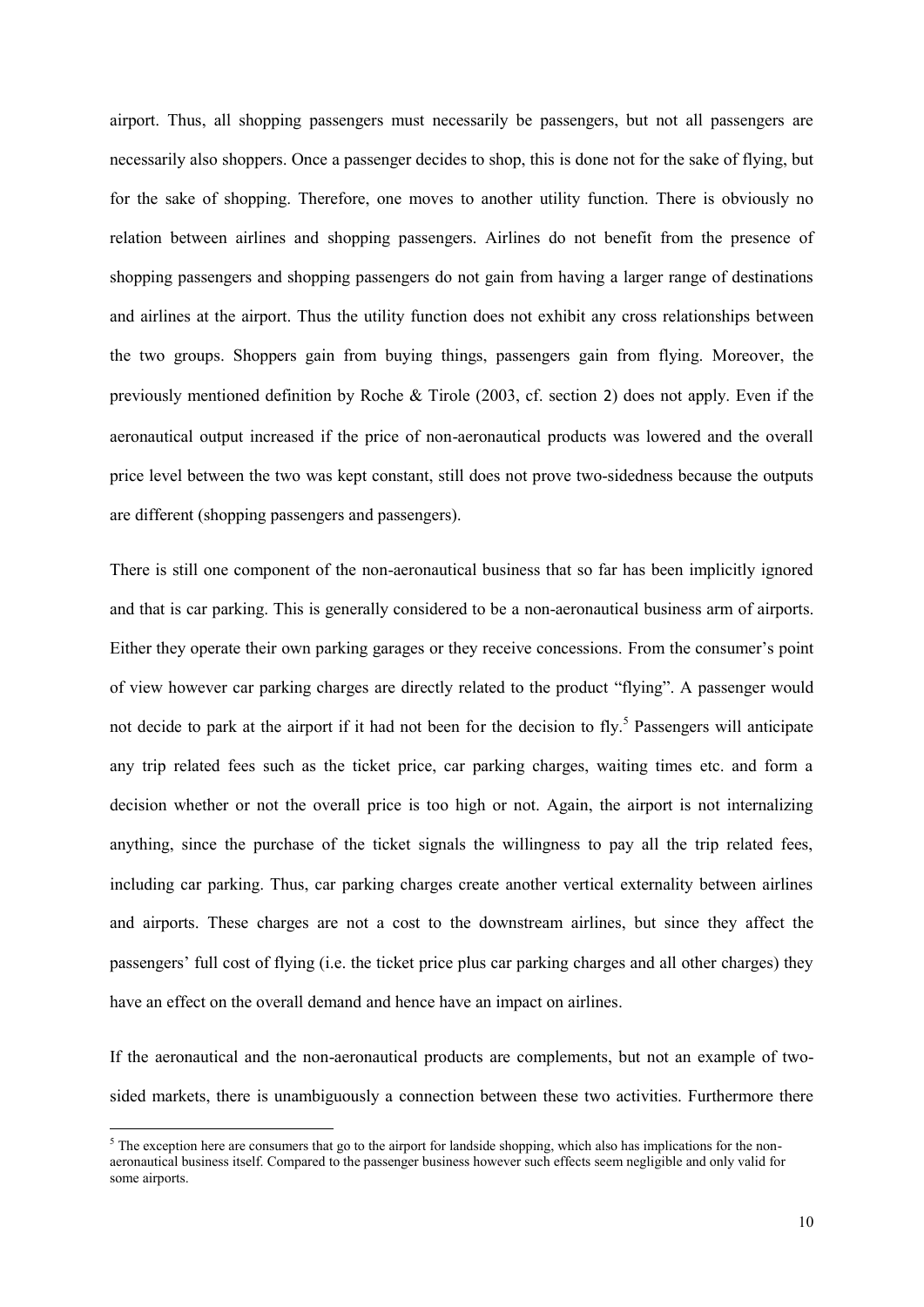are vertical externalities that also have nothing to do with two-sided markets, but they are going to have an impact on the price setting rationale of airports either. The next section will elaborate on the effects of the complementarity between aeronautical and non-aeronautical products and the vertical coordination problems between airlines and airports.

# **4. Discussion and policy implications**

Considering the standard economic model of a multi-product monopolist (see for example Lipczynski et at, 2005), it can be seen that depending on the cross-price elasticities and economies of scope there might be an incentive to charge a price for one of the products below that what would have been charged for the product compared to a situation in which only one product was sold. It could (theoretically) even be the case that one product is priced below marginal costs or even at a negative price. The same could therefore be true for airports and their aeronautical and non-aeronautical products. If there are scope economies - which seems intuitive since, for example, terminal space must be build anyway - and the main impact of the income effect works in such a way that a price decrease in the aeronautical product boosts non-aeronautical demand more than a price decrease in the nonaeronautical product would boost demand for the aeronautical product, there is an incentive to charge a lower price for the aeronautical product and a higher price for the non-aeronautical products. In other words, under the appropriate cost and demand assumptions, there would be an effect just as Starkie (2001) described, which means that there would be an incentive for the airport to lower the aeronautical prices (below the 'normal monopoly level) in order to boost non-aeronautical revenues to maximize profits.

That however does not have to mean the price for the aeronautical product is lower than the price for the non-aeronautical product. The described complementarity effects only affect the relative price levels compared to a situation where the monopolist would maximize profits for each product individually. The exact scope of the effects depends on the relative sizes of the demand functions, the cross-price elasticities and on economies in production. For example, if the cross-price elasticities are negligible and non-aeronautical demand relatively small there would be only a very small incentive to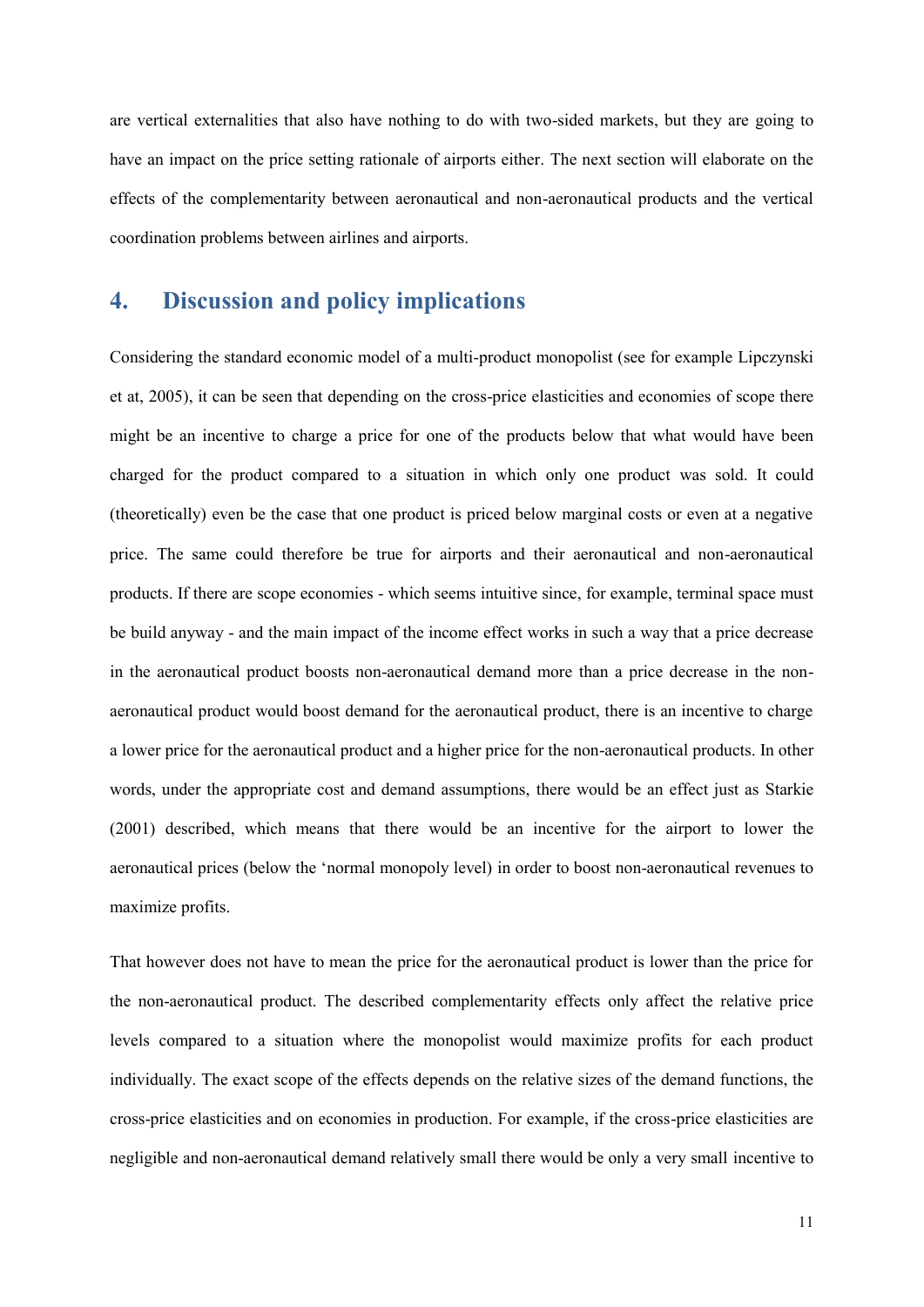lower the aeronautical price. On the other hand, in an extreme case it could be that the airport is selling the aeronautical product at a zero price and generates cash only on the non-aeronautical side.<sup>6</sup> The truth will be somewhere in between these extremes and the exact scope of the incentive to lower aeronautical charges will be different from airport to airport and is thus an empirical question. This implies that it cannot be taken for granted that all airports have a built-in incentive to lower aeronautical prices large enough to conclude that airports might not abuse their dominance in their aeronautical activities. Instead this should be considered from case to case.

There is an important condition that must be met, that is however often ignored in textbook models of multi-product monopolists. It refers to the second order conditions for finding a maximum in profits. Generally this states that the total second derivative of the profit function must be negative for a maximum to exist. The second partial derivatives of a profit function with two outputs essentially looks at the changes in marginal profits as prices are being varied. Assuming that the own second partial derivatives are always negative (since own price elasticities are negative) it must be true that the cross-partial derivatives cannot be bigger than the own second partial derivatives. In other words this implies that the cross-price elasticities must not be larger than the own price elasticities, since otherwise a maximum in profits will not be guaranteed.<sup>7</sup> This implies that there is a theoretical limit to the cross-price effects.<sup>8</sup> Considering that air travel demand is largely inelastic, cross-price effects might not be high in reality.

Earlier this paper argued that externalities might arise since airports and airlines are within a vertical structure. The downstream airlines pay charges to the upstream airport for the provision of infrastructure and passenger and baggage handling processes. Just as in any vertical structures this can

 $<sup>6</sup>$  In an even more extreme case the airport might decide to subsidize the aeronautical product with revenues from the non-</sup> aeronautical side. It would imply that the airport would make more money from shopping passengers than from flying ones. In this case passengers have a greater demand for shopping at the airport than for actually flying from A to B. Although theoretically interesting, this remains a hypothetical case. theoretically interesting, this remains a hypothetical case.

<sup>&</sup>lt;sup>7</sup> Formally it is required that  $\frac{\partial^2 \pi}{\partial^2 p_i} \frac{\partial^2 \pi}{\partial^2 p_i} - \left(\frac{\partial^2 \pi}{\partial p_i \partial p_i}\right) > 0$ , with  $p_i$  and  $p_j$  being the prices of the two complementary goods in the profit function  $\pi(p_i, p_j)$ . The argument concerning elasticities holds true for profit functions with additively separable cost functions, i.e. with cost functions with constant marginal costs and to economies of scope. For general cases it is better

to speak of own- and cross-price effects. <sup>8</sup> This argument seems intuitive. If cross-price effects were larger than own-price effects, a change in one of the prices would have an over-proportional effect on the other good that perversely impacts revenue generation for that good.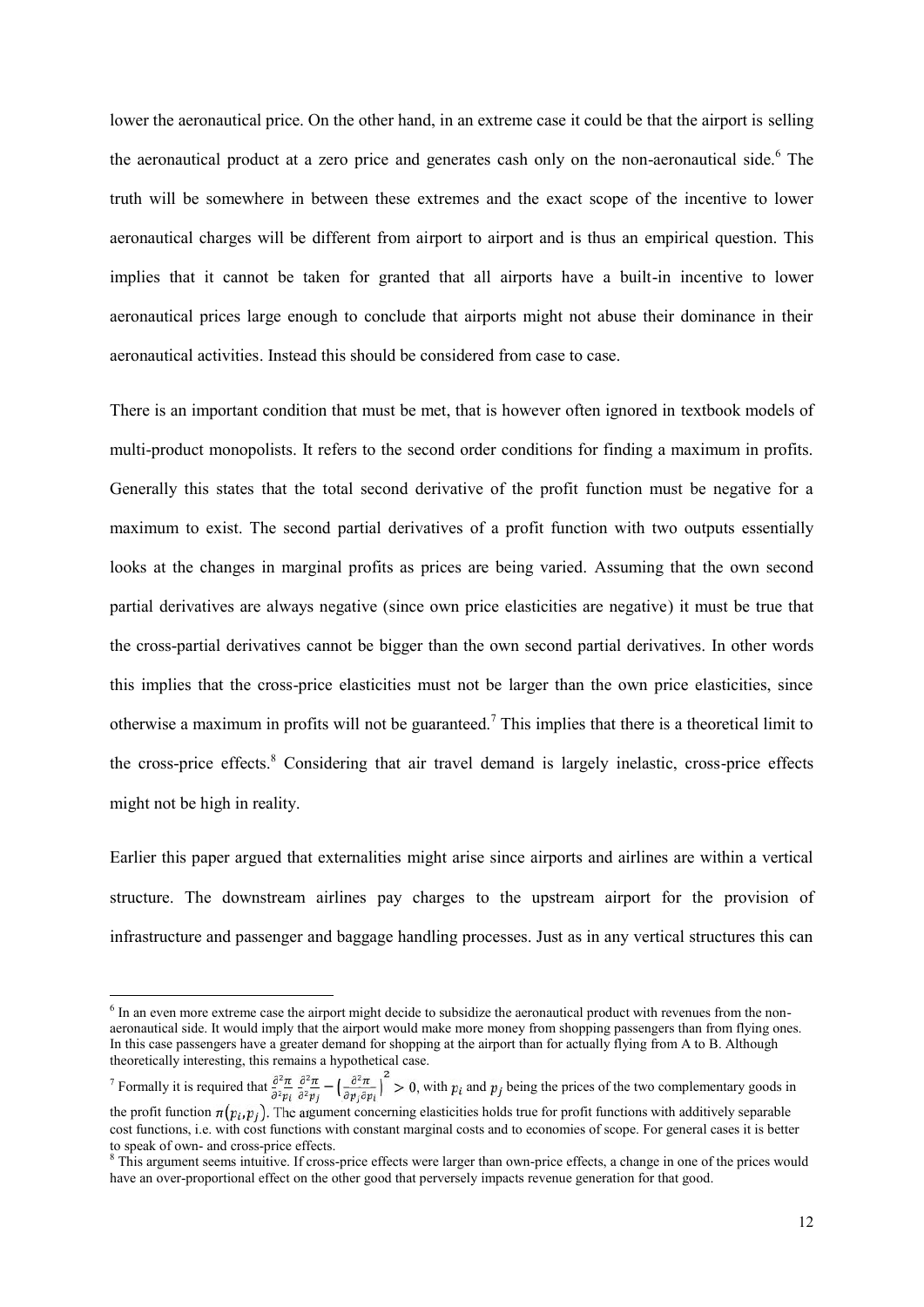give rise to double marginalization problems (cf. Rey & Vergé, 2008). This problem arises because both the up- and downstream levels maximize their profits individually instead of jointly. Compared to a situation with a vertically integrated monopoly, in the non-integrated case final consumer prices would be lower and quantities larger. Ideally the airport would charge a price that is equal to its marginal costs, but since it sets its price above marginal costs<sup>9</sup> the downstream airlines receive a price that sends the wrong incentives concerning their own price setting. The outcome is bad for airports, airlines and the consumers. Furthermore, efforts to increase demand by one party will also be beneficial for the other party, but the former will receive no compensation from the latter. Consider an airline at a particular airport increases its quality, network or reliability. Then more passengers are likely to use that airline and consequently more passengers use that airport, which will experience a windfall in profits (also through non-aeronautical revenues). Yet, the airline receives no compensation for its efforts from the airport. Another externality could arise in relation to parking charges. As said above, these charges are not a cost to the airlines, but to the passengers. The passenger will consider all related charges in advance and aeronautical demand will be affected by these charges accordingly. Thus, the decision to buy an airline ticket already reflects the willingness to pay parking charges. In other words: parking (or any other costs related to airport access) and flying are perfect complements. But since the airport is maximizing individual profits the parking charges could mean bad incentives for passenger demand. This implies that parking charges are likely to be too high from the airlines' point of view, since a vertically integrated company would keep these charges lower.

The implications for policy are that non-aeronautical revenues are important and should be taken into account concerning price regulation of airports. If for example only aeronautical revenues are subject to price regulation (and non-aeronautical revenues are not), this could have malignant effects on nonaeronautical prices, which might increase in the process and thus lead to distortions in demand. On the other hand Starkie's (2001) argument might be valid that price regulation is not at all warranted because the incentive to lower aeronautical prices might suffice for airports' not to exploit their market power. This would be true for airports with big non-aeronautical demand and strong cross-price

<sup>&</sup>lt;sup>9</sup> Although the aforementioned complementarity effects could lessen and theoretically offset this effect.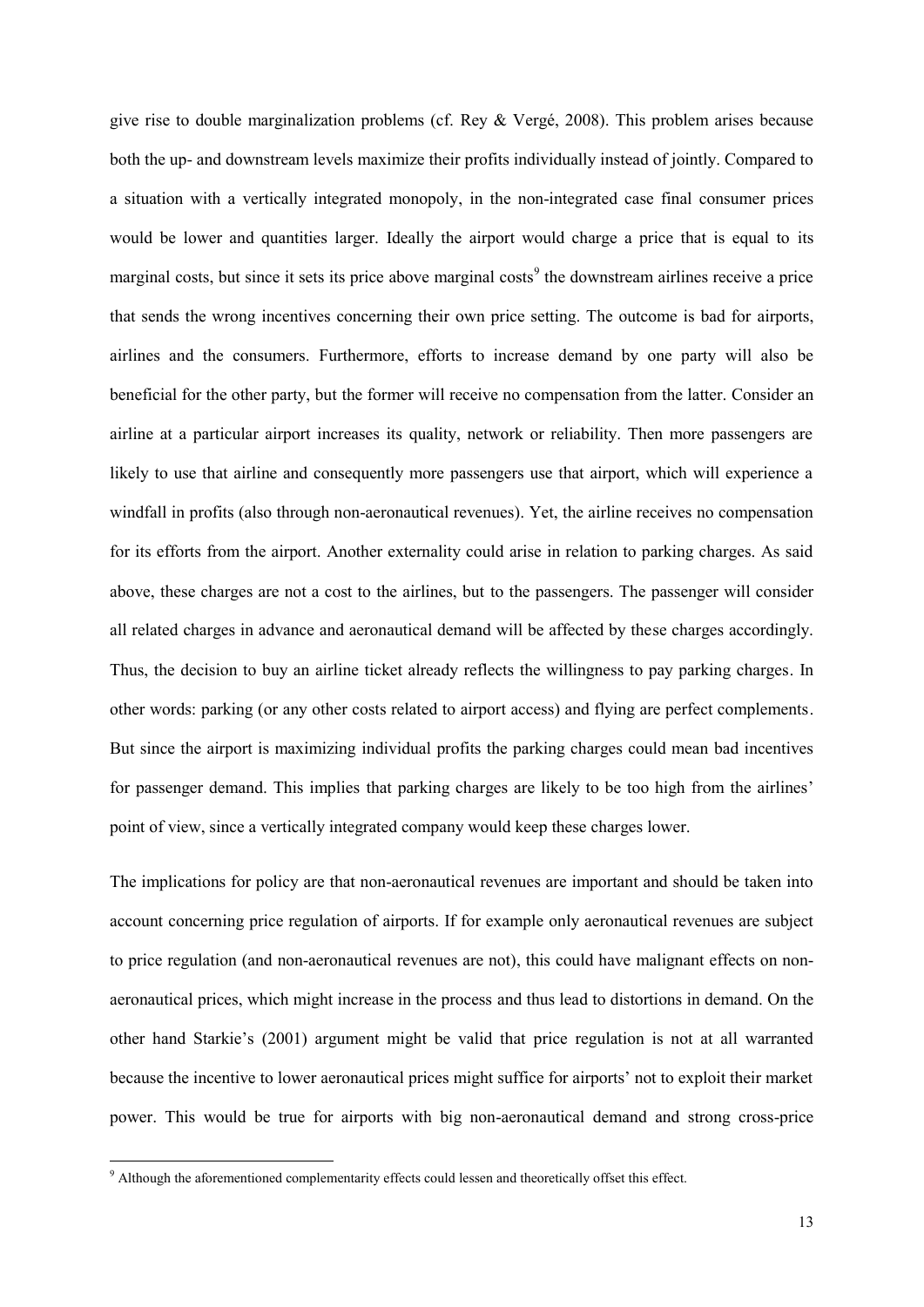elasticities between aeronautical and non-aeronautical demand. With respect to the vertical constraints of airports it should be kept in mind that in a free market environment the up- and downstream parties would have incentives to find optimal price structures (such as two-part prices) on their own. In the case of airports the usual practice is to have ex-ante posted, aircraft weight based landing charges, which are not able to avoid, for example double marginalization. However, this business practice is changing. At Sydney airport for example, light handed regulation has enabled the airport to change its pricing policy drastically and it now strikes individual and secret contracts with the airlines operating at that airport (see for example Schuster, 2009). Yet there are more and more airports that use contracts and negotiated prices as their dominant business practice to cooperate with airlines. Regulatory schemes should enable airports and airlines to find optimal price structures that help vertical coordination and oversight should prevent restrictive and abusive behavior.

## **5. Conclusion**

This paper argued that airports are not examples for two-sided markets. Passengers benefit from airports that have a greater choice of destinations, airlines, better schedules and so on. Airlines on the other hand benefit from a large number of passengers in an airport's catchment area because that allows them to achieve higher load factors. It was however argued that this view does not deliver new insights, but is best described by a vertical relationship. Just as in a two sided market, the airport must recognize that its charges have effects that go beyond the airlines, but affect also passenger demand and thus, indirectly also the airport's profit position. However, a vertical structure is different from a two-sided market in the way that the passenger's decision to buy an airline ticket already reflects the willingness to pay airport charges. Hence there is nothing that the airport could internalize, which it would have to do if it were a two-sided platform. Instead the airport must realize that it faces a derived demand. Therefore, its pricing decisions will have effects on the airlines and thus ultimately on final consumer demand. Hence, the airport's individual actions might not be optimal from a vertically integrated perspective.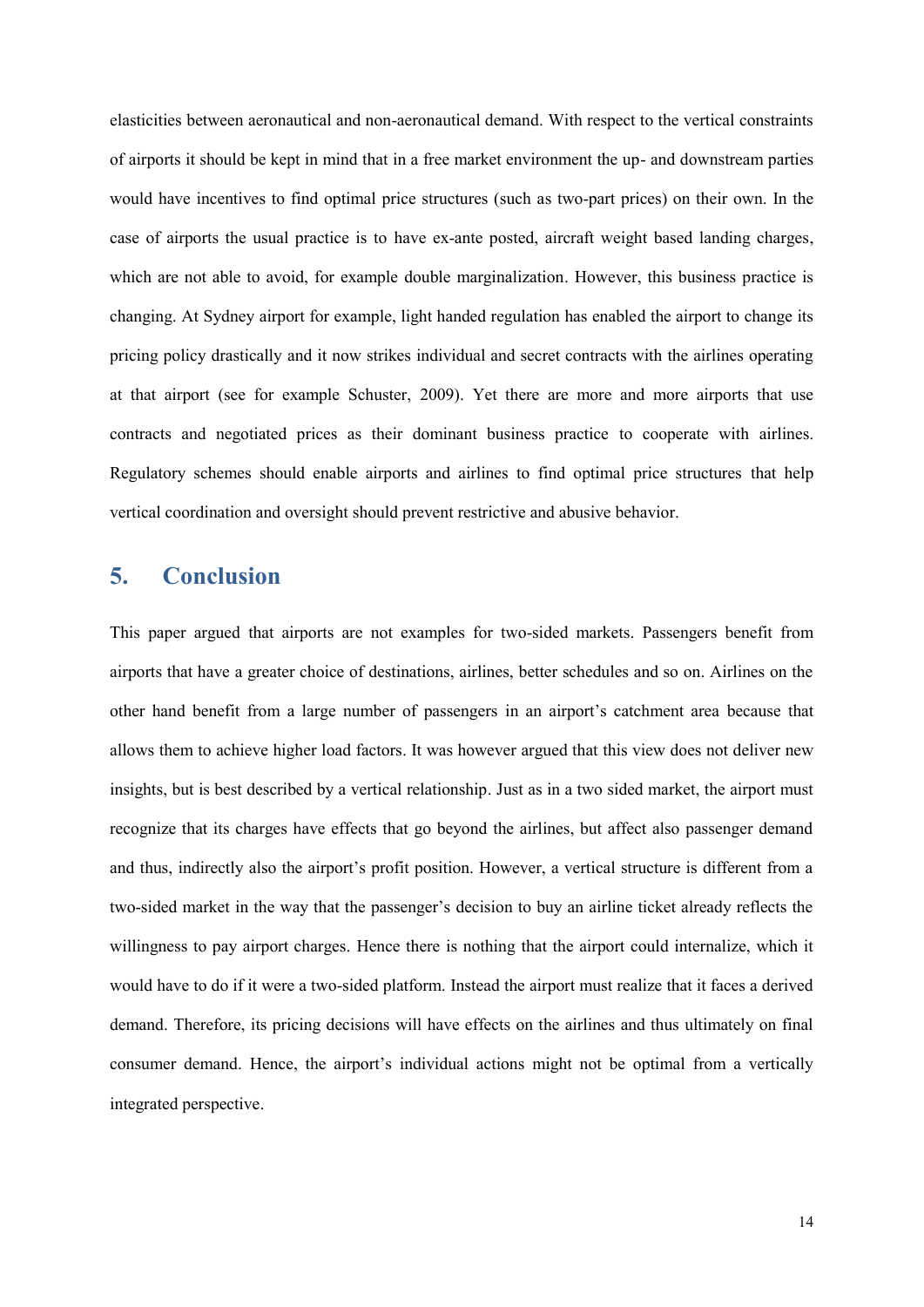Problems that arise in vertical structures, such as double marginalization, are usually solved differently from industry to industry and, for example, non-linear tariffs are not uncommon. In the airport industry it is becoming practice to strike individual deals with airlines that establish the terms of use and the pricing system, which may include two-part prices (see Schuster, 2009). Airports and airlines should be allowed to find their own ways to internalize the vertical externalities that arise because of their business activities. Restrictive price regulation as well as public ownership that is not geared towards commercial practices potentially hinders such vertical coordination strategies.

Furthermore, it was argued that the connection between aeronautical and non-aeronautical activities is not an example of a two-sided market. Airlines gain utility from passengers, not from shopping passengers. It was argued that the two goods are complements, largely due to income effects. The implications from the standard model a multi-product monopolist are very similar, if not identical, to those by Starkie (2001) and Morrison (2009). They argued that profit maximizing airports have a built-in tendency to lower the price for the aeronautical product below the point they would have charged in the absence of the connection to the non-aeronautical side of the business. This paper pointed out that this is only achieved under certain assumptions (complementarity effects must work strongly in one particular direction and/or strong economies in production must be present) and that the scope of this effect could be different from airport to airport (depending largely on the demand parameters). If non-aeronautical demand is very low from the onset and very elastic the airport is not going to make much money from it and hence it will not lower the aeronautical price significantly. If, on the other hand, non-aeronautical demand is very large and rather inelastic the airport will reduce the price of the aeronautical product (at an extreme case below marginal costs or even to zero) and make more money from the non-aeronautical activity. Thus, although aeronautical and non-aeronautical activities of airports are not an example of a two-sided market, the connection between the two still has similar effects and has implications regarding the pricing of the two products.

The concept of two-sided markets does not seem to enrich the discussion regarding airport regulation and competition. Yet, the connection between aeronautical and non-aeronautical activities and the vertical coordination effects do matter and they matter in a way that is quite similar to what a two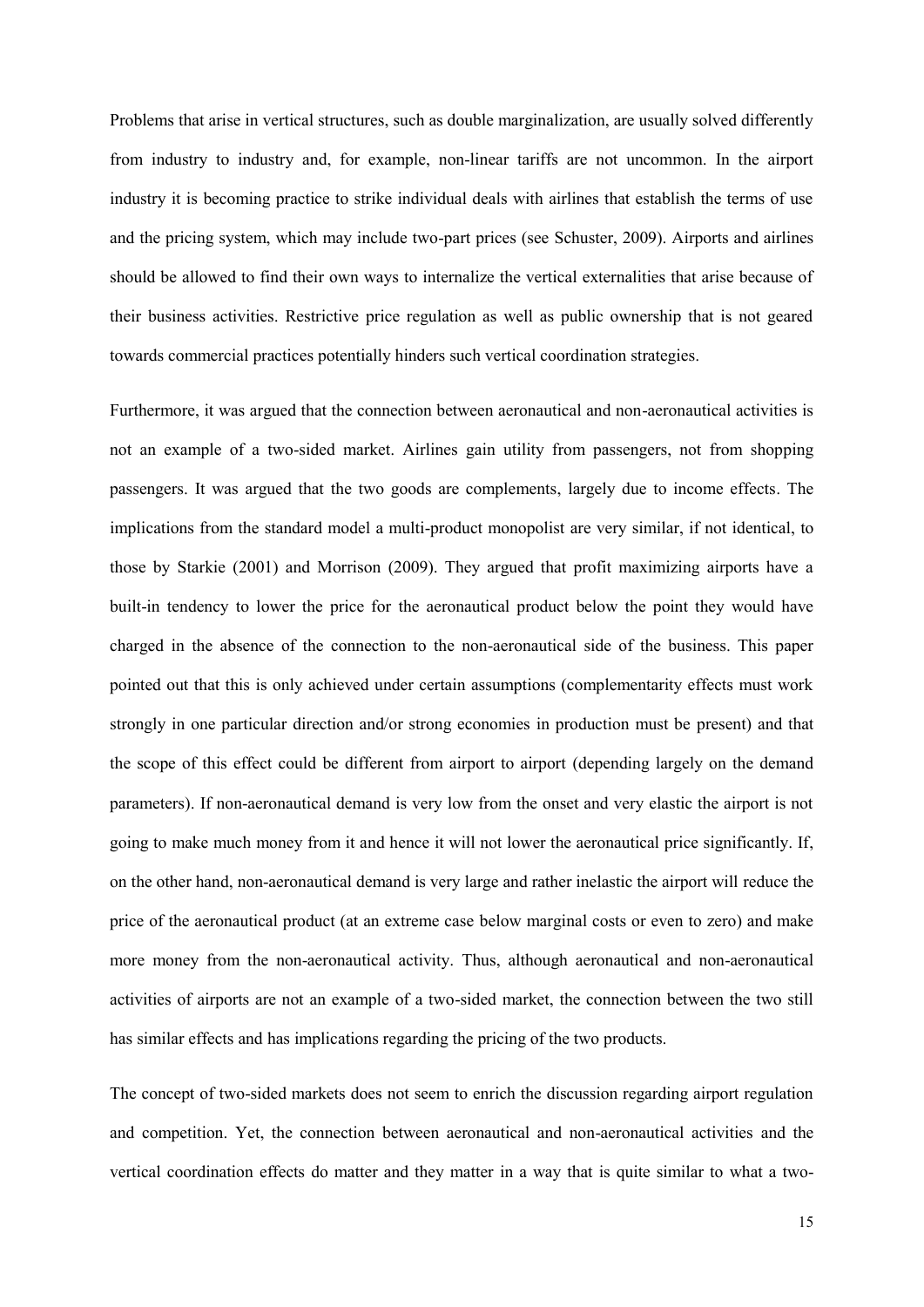sided market analysis would have concluded if it were applicable, yet the concept itself is not needed for analysis. Instead the tools needed to analyze airport economics are already at hand, but they need to be applied in a correct manner. The arguments brought forward in the previous section indicate that the need for regulation can be very case-specific and should take into account vertical coordination effects.

## **Acknowledgements:**

The author would like to thank Julia Hellmers, David Starkie, Bernard Wieland and Hans-Martin Niemeier for valuable comments and suggestions on earlier drafts of the paper.

# **References:**

- Armstrong, M. (2006). Competition in Two-Sided Markets. *The RAND Journal of Economics , 37* (3), pp. 668-691.
- Evans, D. S., & Schmalensee, R. (2007). The Industrial Organization of Markets with Two-Sided Platforms. *Competition Policy International , 3* (1), pp. 150-179.
- Gillen, D. (2008). The Evolution of the Airport Business: Governance, Regulation and Two-Sided Platforms. *Martin Kunz Memorial Lecture at the 12th Hamburg Aviation Conference* . 13 February, Hamburg.
- Lipczynski, J., Wilson, J., & Goddard, J. (2005). *Industrial Organization - Strategy and Policy* (2. ed.). London: Pearson Education.